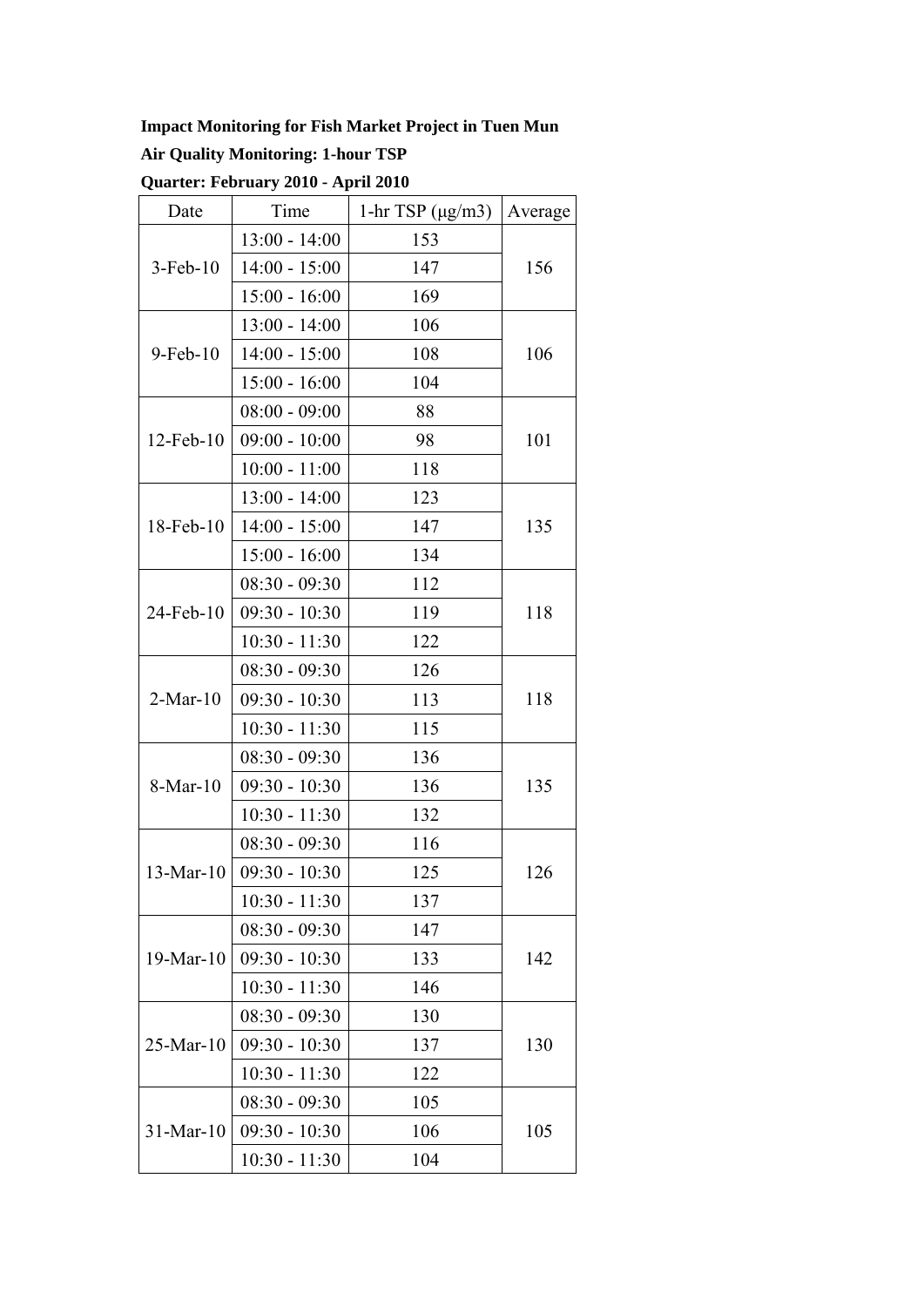| $7 - Apr-10$    | $13:00 - 14:00$ | 96  |     |
|-----------------|-----------------|-----|-----|
|                 | $14:00 - 15:00$ | 115 | 109 |
|                 | $15:00 - 16:00$ | 115 |     |
| $13$ -Apr-10    | $13:00 - 14:00$ | 115 |     |
|                 | $14:00 - 15:00$ | 111 | 101 |
|                 | $15:00 - 16:00$ | 77  |     |
| $19$ -Apr- $10$ | $13:00 - 14:00$ | 112 |     |
|                 | $14:00 - 15:00$ | 97  | 108 |
|                 | $15:00 - 16:00$ | 115 |     |
| $24$ -Apr-10    | $13:00 - 14:00$ | 110 |     |
|                 | $14:00 - 15:00$ | 88  | 100 |
|                 | $15:00 - 16:00$ | 102 |     |
| $30$ -Apr-10    | $13:00 - 14:00$ | 107 |     |
|                 | $14:00 - 15:00$ | 115 | 108 |
|                 | $15:00 - 16:00$ | 103 |     |